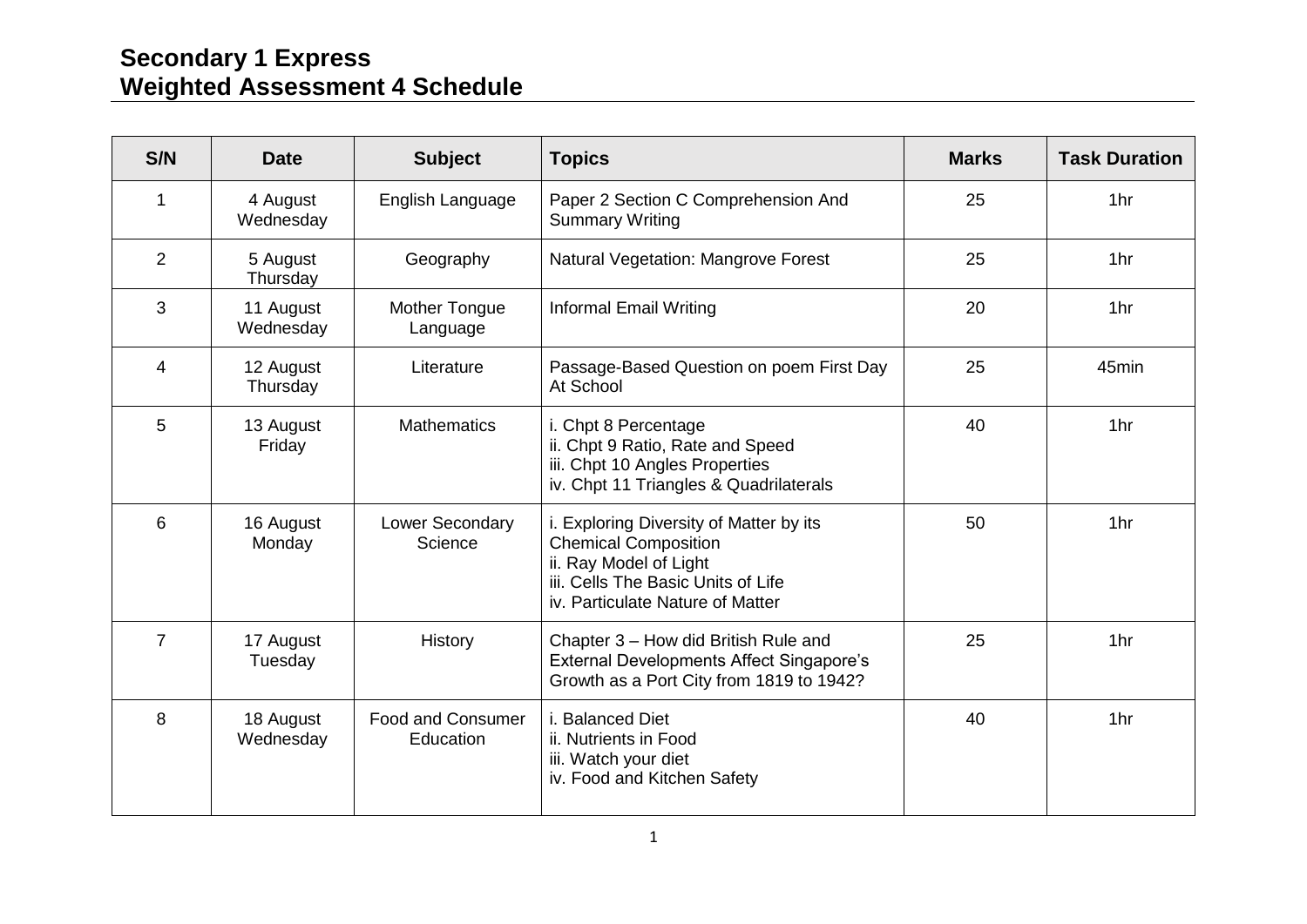| S/N                      | <b>Date</b>          | <b>Subject</b> | <b>Topics</b>                         | <b>Marks</b> | <b>Task Duration</b>      |  |  |
|--------------------------|----------------------|----------------|---------------------------------------|--------------|---------------------------|--|--|
| <b>Performance Tasks</b> |                      |                |                                       |              |                           |  |  |
| 9                        | From T3W6 to<br>T3W8 | Art            | Negative and positive space, Papercut | 30           | During<br>curriculum time |  |  |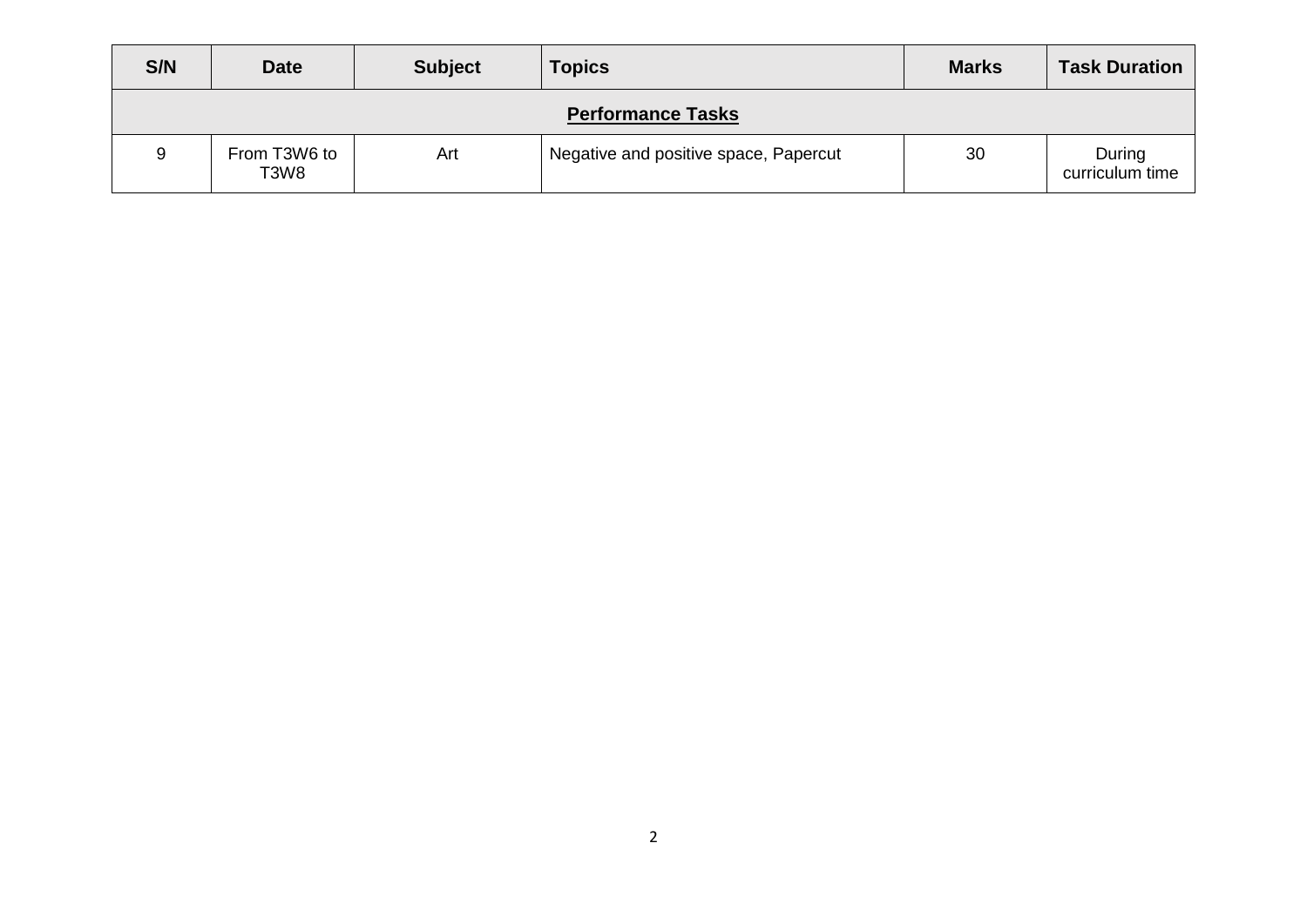## **Secondary 1 Normal (Academic) Weighted Assessment 4 Schedule**

| S/N            | <b>Date</b>            | <b>Subject</b>                       | <b>Topics</b>                                                                                                                        | <b>Marks</b> | <b>Task Duration</b> |
|----------------|------------------------|--------------------------------------|--------------------------------------------------------------------------------------------------------------------------------------|--------------|----------------------|
| 1              | 4 August<br>Wednesday  | English Language                     | Paper 2 Section C Comprehension And<br><b>Summary Writing</b>                                                                        | 25           | 1hr                  |
|                |                        | SBB English<br>Language              | Paper 2 Section C Comprehension And<br><b>Summary Writing</b>                                                                        | 25           | 1hr                  |
| $\overline{2}$ | 5 August<br>Thursday   | Geography                            | Natural Vegetation: Mangrove Forest                                                                                                  | 20           | 1hr                  |
| 3              | 11 August<br>Wednesday | <b>Mother Tongue</b><br>Language     | <b>Informal Email Writing</b>                                                                                                        | 20           | 1hr                  |
|                |                        | <b>SBB Mother Tongue</b><br>Language | <b>Informal Email Writing</b>                                                                                                        | 20           | 1hr                  |
| $\overline{4}$ | 12 August<br>Thursday  | Literature                           | Passage-based Question on Perfecting<br>Pratas                                                                                       | 25           | 45min                |
| 5              | 13 August<br>Friday    | <b>Mathematics</b>                   | i. Chpt 6 Number Pattern<br>ii. Chpt 7 Percentage<br>ii. Chpt 8 Ratio, Rate and Speed<br>iii. Chpt 9 Angles and triangles            | 35           | 1hr                  |
| 6              |                        | <b>SBB Mathematics</b>               | i. Chpt 8 Percentage<br>ii. Chpt 9 Ratio, Rate and Speed<br>iii. Chpt 10 Angles Properties<br>iv. Chpt 11 Triangles & Quadrilaterals | 40           | 1hr                  |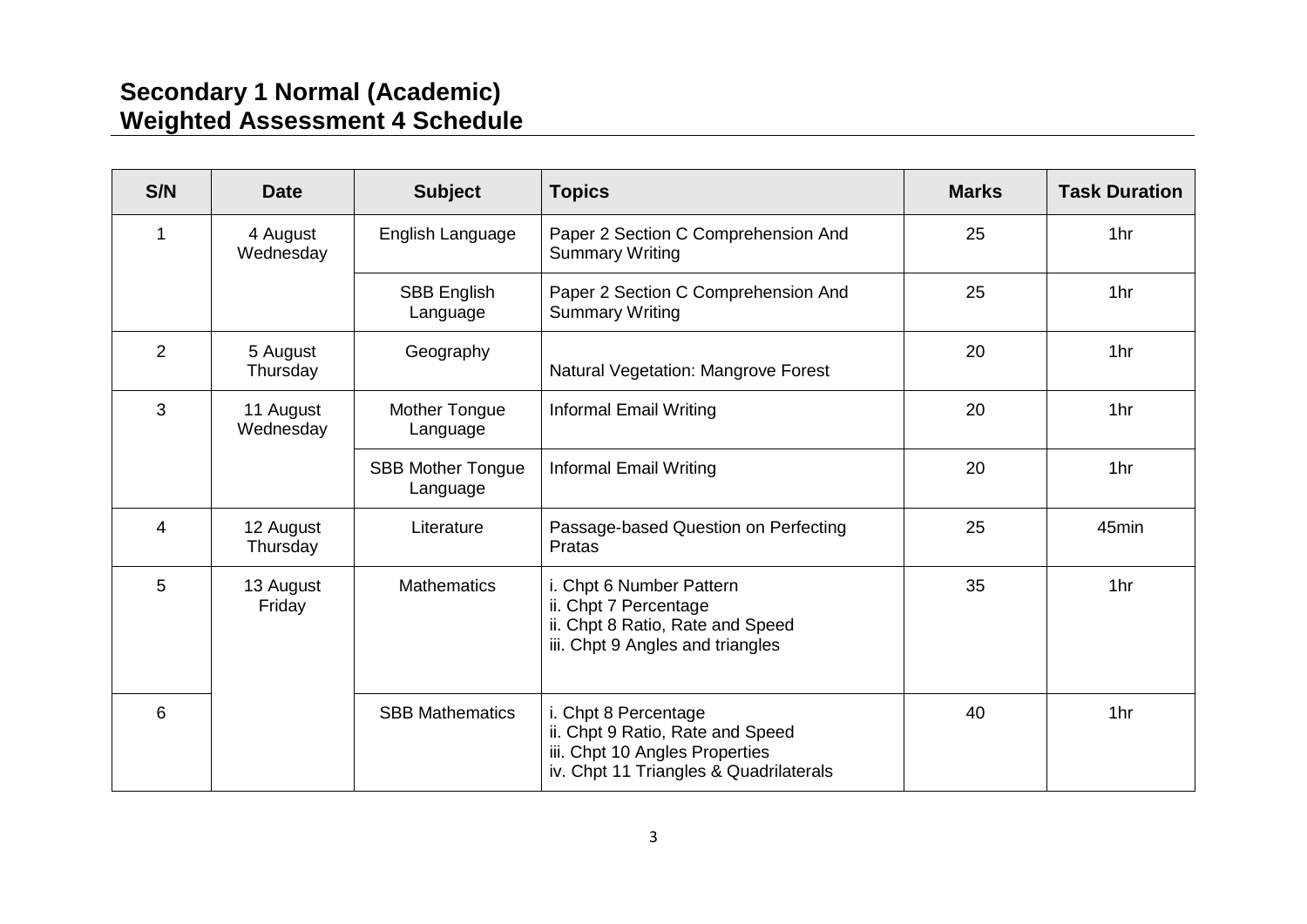| S/N                      | <b>Date</b>                                   | <b>Subject</b>                               | <b>Topics</b>                                                                                                                                                              | <b>Marks</b> | <b>Task Duration</b>      |  |
|--------------------------|-----------------------------------------------|----------------------------------------------|----------------------------------------------------------------------------------------------------------------------------------------------------------------------------|--------------|---------------------------|--|
| $\overline{7}$           | 16 August<br>Monday                           | Lower Secondary<br>Science                   | i. Exploring Diversity of Matter by its<br><b>Chemical Composition</b><br>ii. Ray Model of Light<br>iii. Cells The Basic Units of Life<br>iv. Particulate Nature of Matter | 50           | 1hr                       |  |
| 8                        |                                               | <b>SBB Lower</b><br><b>Secondary Science</b> | i. Exploring Diversity of Matter by its<br><b>Chemical Composition</b><br>ii. Ray Model of Light<br>iii. Cells The Basic Units of Life<br>iv. Particulate Nature of Matter | 50           | 1hr                       |  |
| 9                        | 17 August<br>Tuesday                          | History                                      | Chapter 3 - How did British Rule and<br><b>External Developments Affect Singapore's</b><br>Growth as a Port City from 1819 to 1942?                                        | 20           | 1hr                       |  |
| 10                       | 18 August<br>Wednesday                        | <b>Food and Consumer</b><br>Education        | i. Balanced Diet<br>ii. Nutrients in Food<br>iii. Watch your diet<br>iv. Food and Kitchen Safety                                                                           | 40           | 1hr                       |  |
| <b>Performance Tasks</b> |                                               |                                              |                                                                                                                                                                            |              |                           |  |
| 11                       | From T3W6 to<br>T <sub>3</sub> W <sub>8</sub> | Art                                          | Negative and positive space, Papercut                                                                                                                                      | 30           | During<br>curriculum time |  |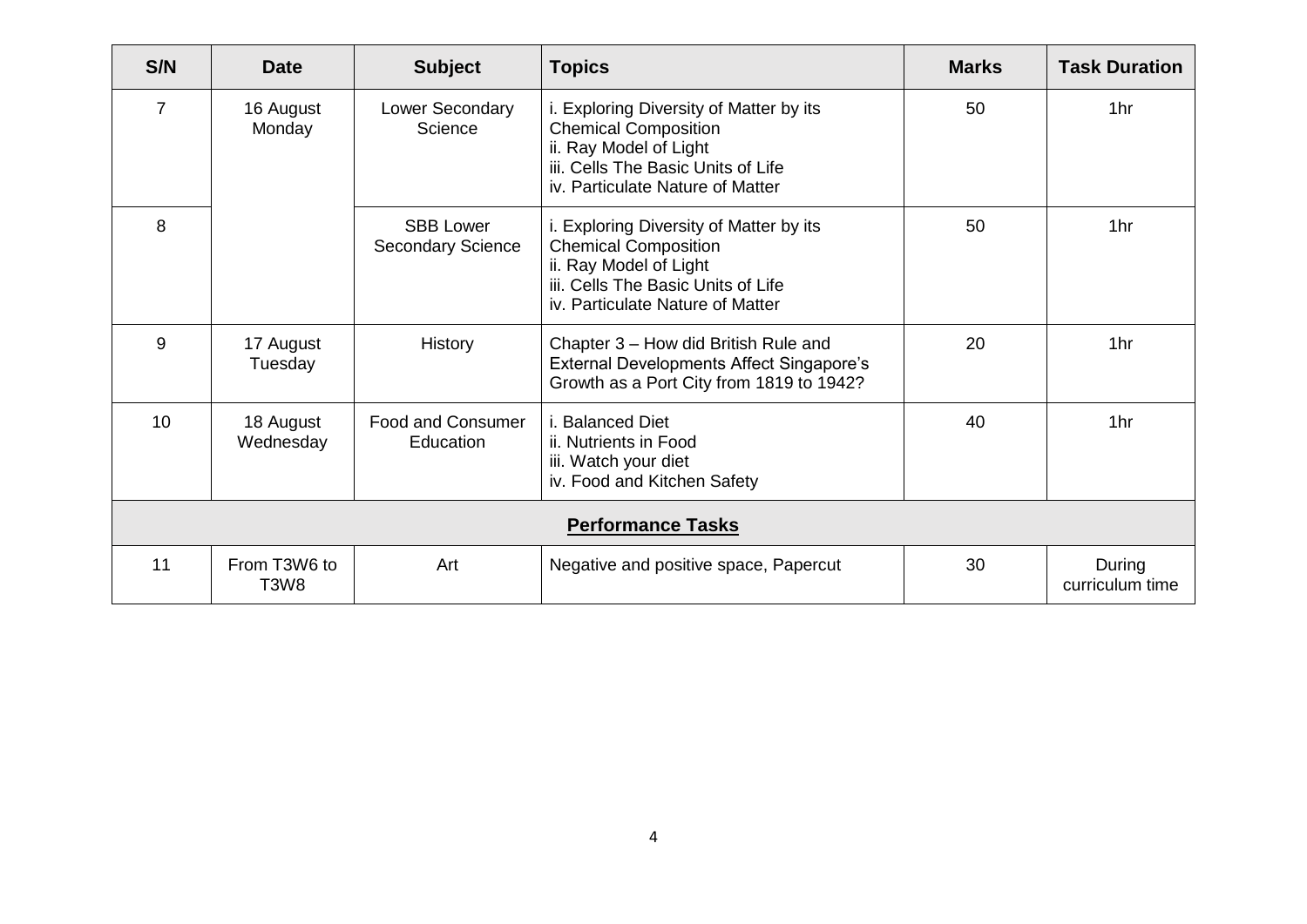## **Secondary 1 Normal (Technical) Weighted Assessment 4 Schedule**

| S/N            | <b>Date</b>            | <b>Subject</b>                        | <b>Topics</b>                                                                                                                                                                       | <b>Marks</b> | <b>Task Duration</b> |
|----------------|------------------------|---------------------------------------|-------------------------------------------------------------------------------------------------------------------------------------------------------------------------------------|--------------|----------------------|
| 1              | 4 August<br>Wednesday  | English Language                      | Paper 2 Language Use and Comprehension<br>i. Part 1 Editing<br>ii. Part 2 Language in Spoken Contexts<br>iii. Part 5 and 6 Comprehension                                            | 60           | 1hr                  |
|                |                        | <b>SBB English</b><br>Language        | Paper 2 Section C Comprehension and<br><b>Summary Writing</b>                                                                                                                       | 25           | 1hr                  |
| $\overline{2}$ | 5 August<br>Thursday   | <b>Food and Consumer</b><br>Education | i. Balanced Diet<br>ii. Nutrients in Food<br>iii. Watch your diet<br>iv. Food and Kitchen Safety                                                                                    | 40           | 1hr                  |
| 3              | 11 August<br>Wednesday | <b>Mother Tongue</b><br>Language      | Paper 1 Language Use and Comprehension<br>i. Section A : Language Use (Cloze passage)<br>ii. Section B: Comprehension (MCQ)<br>iii. Section C: Comprehension (MCQ & SMS<br>Writing) | 35           | 1hr                  |
|                |                        | <b>SBB</b> Mother Tongue<br>Language  | Informal email writing                                                                                                                                                              | 20           | 1hr                  |
| 4              | 13 August<br>Friday    | <b>Mathematics</b>                    | i. Chpt 6 - Angles, Triangles and<br>Quadrilateral<br>ii. Chpt 7 - Statisitcs<br>iii. Chpt 8 - Symmetry                                                                             | 35           | 1hr                  |
|                |                        | <b>SBB Mathematics</b>                | i. Chpt 6 Number Pattern<br>ii. Chpt 7 Percentage<br>iii. Chpt 8 Ratio, Rate and Speed<br>iv. Chpt 9 Angles and triangles                                                           | 35           | 1hr                  |